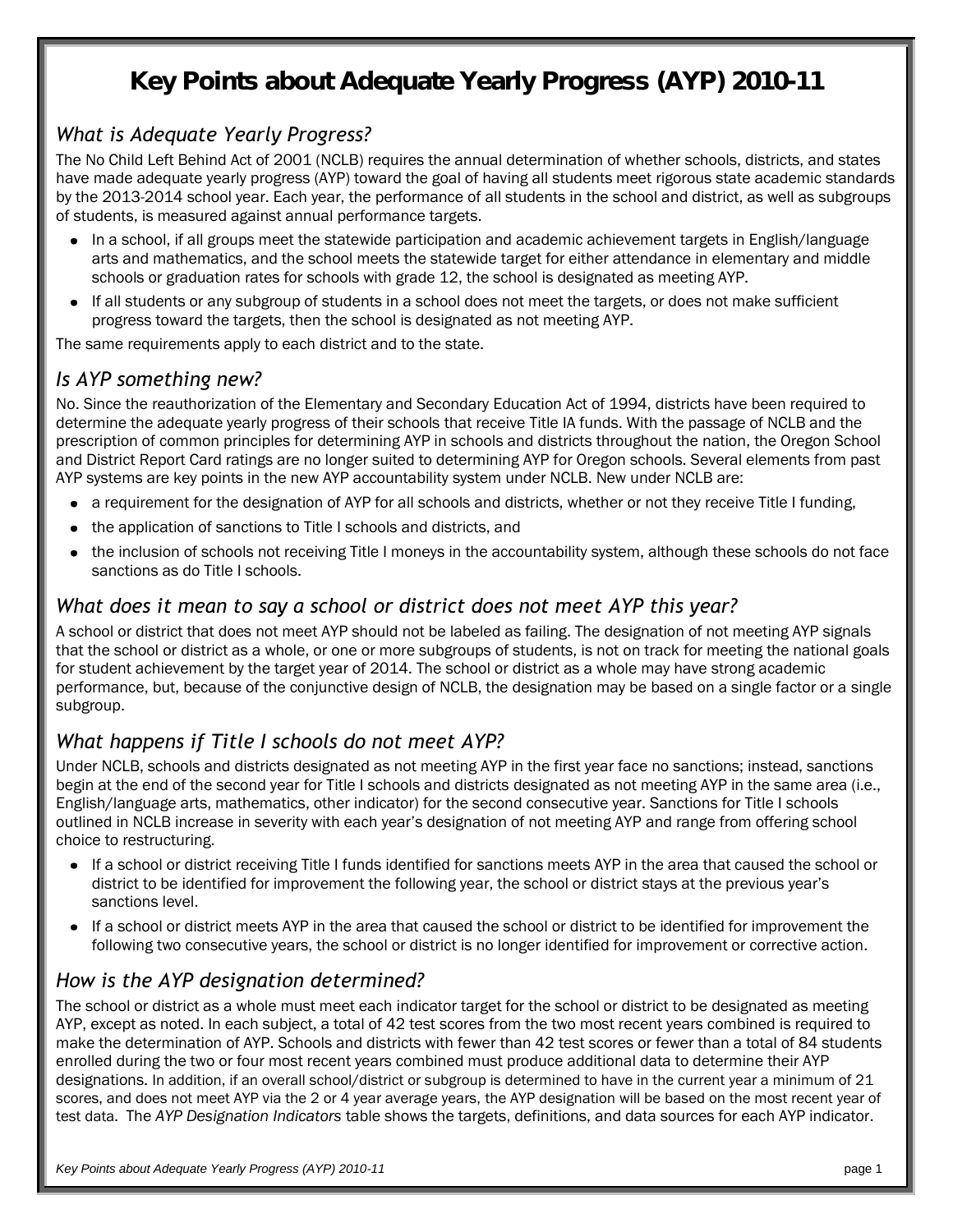# AYP Designation Indicators

| <b>Indicator</b>                                                                                                                                                 | <b>NCLB</b><br><b>Requirement</b>                                                                 | <b>Oregon Target and Definition</b>                                                                                                                                                                                                                                                                                                                                                                                                                                                                                                                          | <b>Data Source</b>                                                                                                                                                                                          |
|------------------------------------------------------------------------------------------------------------------------------------------------------------------|---------------------------------------------------------------------------------------------------|--------------------------------------------------------------------------------------------------------------------------------------------------------------------------------------------------------------------------------------------------------------------------------------------------------------------------------------------------------------------------------------------------------------------------------------------------------------------------------------------------------------------------------------------------------------|-------------------------------------------------------------------------------------------------------------------------------------------------------------------------------------------------------------|
| Participation in<br>statewide<br>assessments                                                                                                                     | 95%                                                                                               | 95% of all students in school or district or state<br>Number of valid test scores from all students enrolled in<br>the school on the first school day in May divided by (The<br>expected number of tests from students enrolled on the<br>first school day in May - the number of students without<br>test scores that were not enrolled during the testing<br>window(s) for the assessment - the number of records<br>from Schooled/Foreign Exchange students - the number<br>of students experiencing a health emergency throughout<br>the testing window) | <b>Third Period Cumulative</b><br><b>Annual Daily</b><br>Membership (ADM)<br>Collection for 2010-2011<br>and Oregon Assessment<br>of Knowledge and Skills<br>(OAKS) results for 2010-<br>2011 and 2009-2010 |
| <b>Academic Status</b>                                                                                                                                           | Baseline: 2000-2001<br>$+2001-2002$<br>performance of<br>students at 20th<br>percentile statewide | English Language Arts (ELA) 70% = Reading OAKS<br><b>Math 70% = Math OAKS</b><br>Number of test scores that meet or exceed state<br>standards divided by number of test scores from<br>students enrolled for a full academic year on the first<br>school day in May                                                                                                                                                                                                                                                                                          | <b>Third Period Cumulative</b><br>ADM Collection for 2010-<br>2011 and OAKS results<br>for 2010-2011 and<br>2009-2010 from<br>students enrolled for a<br>full academic year                                 |
| <b>Academic Growth</b><br>(Required only if<br>Academic Status target<br>is not met.)                                                                            | Safe Harbor                                                                                       | From prior year to current year, reduce by 10% the<br>number of test scores not meeting standards.<br>The percentage of 2010-2011 test scores meeting<br>standards compared to the percentage of 2009-2010<br>test scores meeting standards<br>For Math, the percentage of 2010-2011 test scores<br>meeting 2009-2010 standards will be compared to the<br>percentage of 2009-2010 test scores meeting 2009-<br>2010 standards                                                                                                                               | <b>Third Period Cumulative</b><br>ADM Collection for 2010-<br>2011 and OAKS results<br>for 2010-2011 and<br>2009-2010 from<br>students enrolled for a<br>full academic year                                 |
| <b>Attendance for</b><br>elementary and<br>middle schools.<br>(Required for subgroups)<br>only if Academic Status<br>target is not met.)                         | <b>Other Academic</b><br>Indicator                                                                | 92.0% Equivalent to Satisfactory student behavior<br>rating on Oregon School and District Report Cards.<br>Total days students in grades 1-12 are present divided<br>by (total days present + total days absent)                                                                                                                                                                                                                                                                                                                                             | <b>Third Period Cumulative</b><br>ADM Collection for 2010-<br>2011 and 2009-2010                                                                                                                            |
| <b>Graduation</b> for high<br>schools, schools<br>with grade 12, and<br>districts.<br>(Required for subgroups)<br>only if Academic Status<br>target is not met.) | <b>Other Academic</b><br>Indicator                                                                | 65.0% for the four-year cohort graduation rate<br>Number of students graduating with a regular diploma<br>divided by the students entering high school in 2006-<br>2007 for the first time and graduating with a regular<br>diploma within 4 years.                                                                                                                                                                                                                                                                                                          | Longitudinal Cohort<br><b>Tracking and Reporting</b><br>System (from multiple data<br>collections submitted by<br>districts from 2006-2007<br>through 2009-2010* and<br>surveys to districts)               |
|                                                                                                                                                                  |                                                                                                   | 70.0% for the five-year cohort graduation rate<br>Number of students graduating with a regular diploma<br>divided by the students entering high school in 2005-<br>2006 for the first time and graduating with a regular<br>diploma within 5 years.                                                                                                                                                                                                                                                                                                          | Longitudinal Cohort<br><b>Tracking and Reporting</b><br>System (from multiple data<br>collections submitted by<br>districts from 2006-2007<br>through 2009-2010* and<br>surveys to districts)               |

\* Data for 2010-2011 are not available for determining AYP for this indicator.

#### *What is safe harbor?*

Schools and districts not meeting academic status targets under NCLB may qualify as meeting AYP under the safe harbor provision of the law. Using safe harbor, a school or district or any subgroup that reduces its number of tests not meeting the standards by 10% or more, from the prior year to the current year, will be designated as meeting AYP, as long as the school, district, or subgroup also meets the target for the other academic indicator of graduation or attendance.

#### *What are the subgroups?*

Under NCLB, the subgroups identified for determining AYP are students with disabilities; Limited English Proficient; economically disadvantaged; and the major racial/ethnic groups: white, black, Hispanic, Asian/Pacific Islander, American Indian/Alaskan Native, and multi-racial.

*Key Points about Adequate Yearly Progress (AYP) 2010-11* page 2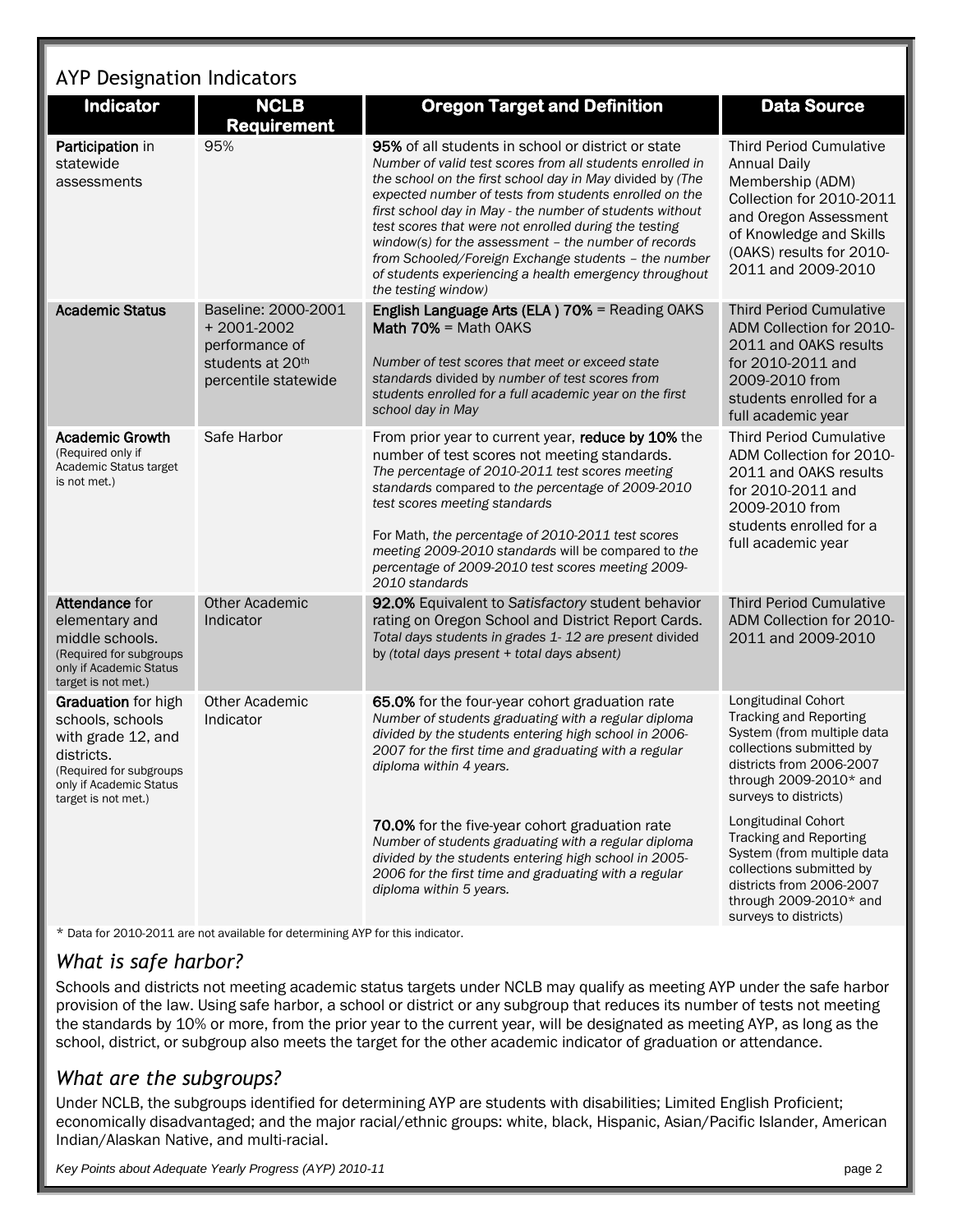Students with disabilities are student served at any time during the school year by a Special Education program in which students are instructed and monitored based on decisions defined by an Individualized Education Program (IEP).

Economically disadvantaged students are students eligible for free and reduced priced lunch as identified by the district in the Third Period Cumulative ADM Collection. Schools and districts not administering school lunch programs may identify economically disadvantaged students by other means.

Limited English Proficient students are identified in the NCLB English Language Proficiency Collection.

### *How is the participation rate determined?*

The AYP participation denominator reflects students enrolled on the first school day in May as identified by the district in the Third Period Cumulative ADM Collection. A participation record is generated for each required test at the grade at which the student is enrolled and filled with the highest test score to date for the student. Records from home schooled or foreign exchange students and students without a valid test score that the district identifies in Student Staging as from a student enrolled on the first school day in May who was not enrolled during the entire testing window(s) or had significant medical emergencies are removed from the participation denominator. The records for students identified in the Third Period Cumulative ADM Collection as enrolled in district special education programs are removed from the school's participation denominator. Students with valid test scores from tests at or above grade level (except for grade 8 requiring on grade level test) or from extended assessment tests are counted as participants.

### *What are the AYP academic targets for each year?*

With the goal being that all students will meet or exceed academic standards in 2013-2014 as measured by statewide assessments, each state has been required by Federal law to set annual targets for the percentage of students meeting or exceeding state academic performance standards. The targets are required to increase over time and at equal intervals, but not necessarily to increase annually. The annual academic targets for all Oregon schools are listed in the chart below by subject and school year.

| School Year | English/<br><b>Language Arts</b> | <b>Mathematics</b> | <b>School Year</b> | English/<br><b>Language Arts</b> | <b>Mathematics</b> |
|-------------|----------------------------------|--------------------|--------------------|----------------------------------|--------------------|
| 2002-2003   | 40%                              | 39%                | 2008-2009          | 60%                              | 59%                |
| 2003-2004   | 40%                              | 39%                | 2009-2010          | 60%                              | 59%                |
| 2004-2005   | 50%                              | 49%                | 2010-2011          | 70%                              | 70%                |
| 2005-2006   | 50%                              | 49%                | 2011-2012          | 80%                              | 80%                |
| 2006-2007   | 50%                              | 49%                | 2012-2013          | 90%                              | 90%                |
| 2007-2008   | 60%                              | 59%                | 2013-2014          | 100%                             | 100%               |

#### Annual Statewide Academic Targets for All Schools and Districts

#### *Which test scores are included in the calculation of academic status?*

Only the scores from students enrolled for a full academic year in the school or district of enrollment on the first school day in May are included when calculating academic status.

The highest score of students enrolled at grades 3-8 with multiple scores for a test during the 2010-11 school year will be credited to the school and district where the student was enrolled on the first school day in May 2011, even if the score was earned in another school and district.

The highest score of students enrolled at grade 11 with multiple scores for a test during the 2010-11 school year, or with scores that meet the standard on a high school test taken during a prior year, will be credited to the school and district where the student was enrolled on the first school day in May 2011, even if the score was earned in another school.

# *What are the other AYP academic indicators?*

Under NCLB, the other required academic indicator for determining AYP for districts and schools with grade 12 is graduation. For all other schools, Oregon selected attendance as the additional indicator. States are required to establish annual targets for the other academic indicators used to determine whether a school or district has met adequate yearly progress. Under NCLB, states are not required to increase the target for attendance over time. However, federal regulations now require that cohort graduation rate targets increase over time.

#### *Do all schools receive AYP designations each year?*

*Key Points about Adequate Yearly Progress (AYP) 2010-11* page 3 Under NCLB, AYP reports must be produced annually for all schools and districts in the state. New or reconfigured schools will receive AYP ratings as soon as two years of assessment data are available for determining if the school has met its